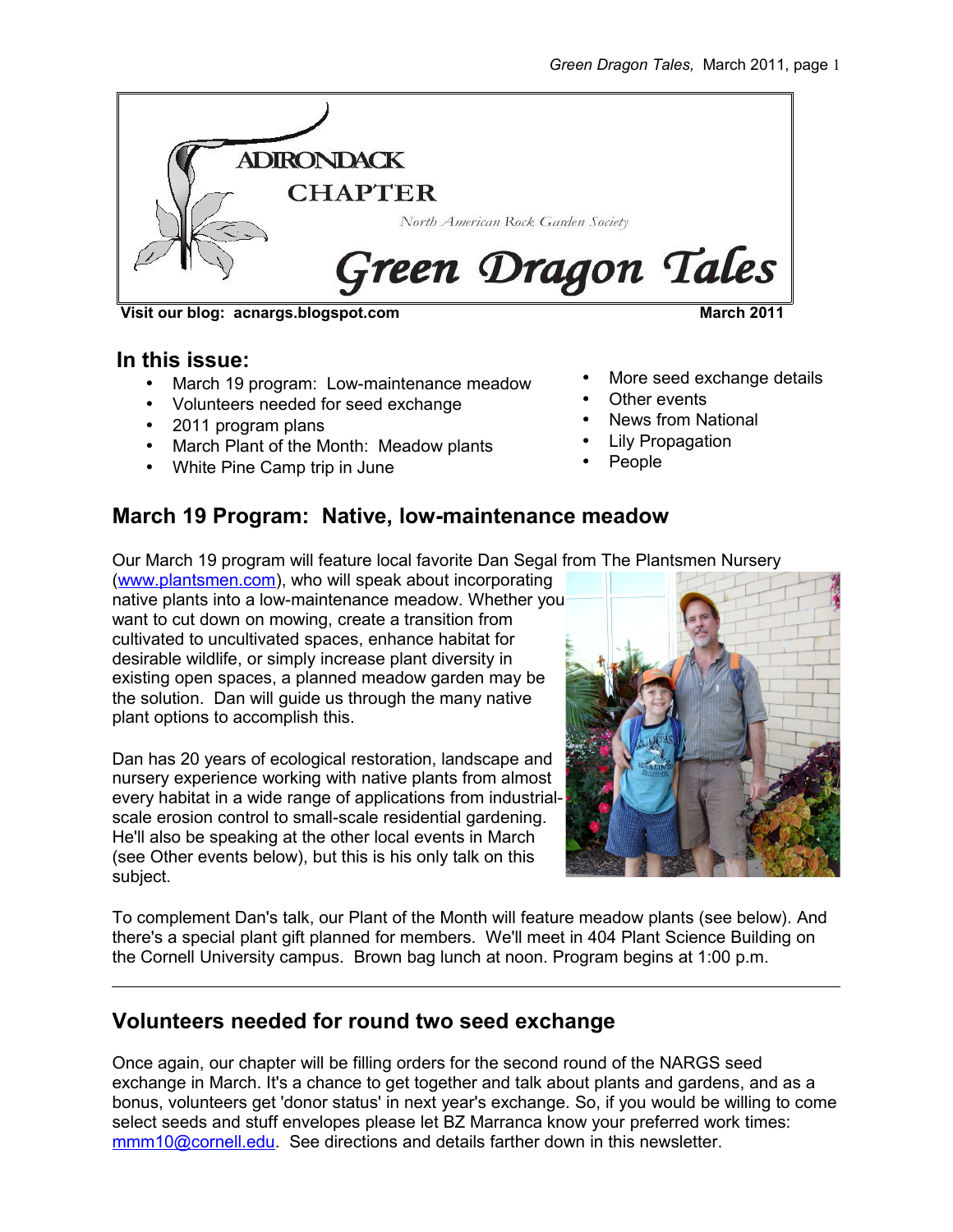## **2011 program plans**

Our **tentative** program line up for 2011. Details in future newsletters or acnargs.blogspot.com:

- March 19: Dan Segal, The Plantsmen Nursery **Meadow gardens**. 404 Plant Science Building, Cornell. Plant of the Month will be meadow plants from The Plantsmen.
- April 16: Carol Eichler **The Tame and Wild Alpine Flora of Colorado**. Cornell Cooperative Extension, 615 Willow Ave., Ithaca. Plant of the Month will be plants growable in the East from Laporte Avenue Nursery, Fort Collins, Colorado.
- May 14: **Ithaca Plant Sale**, 9 a.m. to 1 p.m., location to be determined (likely NYS Armory off Rt. 13 N at Hanshaw Rd.)
- June 18-20 Working trip to **White Pine Camp**. See details below.
- July 10 **Member garden tour**, Syracuse area.
- August (date to be announced) **Member plant sale** and picnic.
- September (tentative, date to be announced) Working trip to **White Pine Camp**.
- **Fall programs** to be announced: September 17, October 15, November 12 (note November meeting is on the second Saturday).
- Other possibilities include propagation and trough-building workshops. Details coming.

#### **March Plant of the Month: Meadow plants**

#### *From John Gilrein, Program/Plant of the Month coordinator.*

The theme for the March 2011 plant of the month is meadow plants, to go along with the talk by Dan Segal. I took a few liberties with the "plant" of the month for March. We'll have 2 plants that are not meadow plants, one fern and one rock garden plant. All the others will be perennial meadow plants. All are native to the Northeast and/or Midwest, except Ephedra, which has species native to Asia or the Western U.S. Selection may vary slightly, depending on availability.

Key:

Light needs – FS = full sun, PS= part sun, PSh = part shade, Sh= shade Hardiness- lower zone limit listed. Z5= zone 5, Z4 = zone 4, Z3= zone 3.

- *Dryopteris marginalis*, leather wood fern. An easy adaptable evergreen fern for moist woodland conditions. PSh to Sh, 1.5 to 2 feet high, Z3.
- *Ephedra minuta*, joint fir/Mormon tea. A leafless evergreen shrub for scree/rock garden conditions. FS, 4 to 6 inches high, Z5.
- *Sporobolus heterolepis*, prairie dropseed. A tough grass for borders or meadows. FS to PS, 1 to 3 feet high, Z3.
- *Poa alsodes*, grove bluefrass. A perennial grass. FS to PS.
- *Asclepias incarnata*, swamp milkweed. A perennial for moist to wet soil, tolerant of normal garden conditions. PSh to FS, 2 to 4 feet high, Z3.
- *Baptisia australis*, false indigo. A long lived perennial for soil with a pH below 6.5 FS, 2 to 3 feet, Z4.
- *Eryingium yuccafolium*, rattlesnake master. A prairie perennial with light green flowers for moist to dry soil. FS, 3 to 4 feet high, Z4.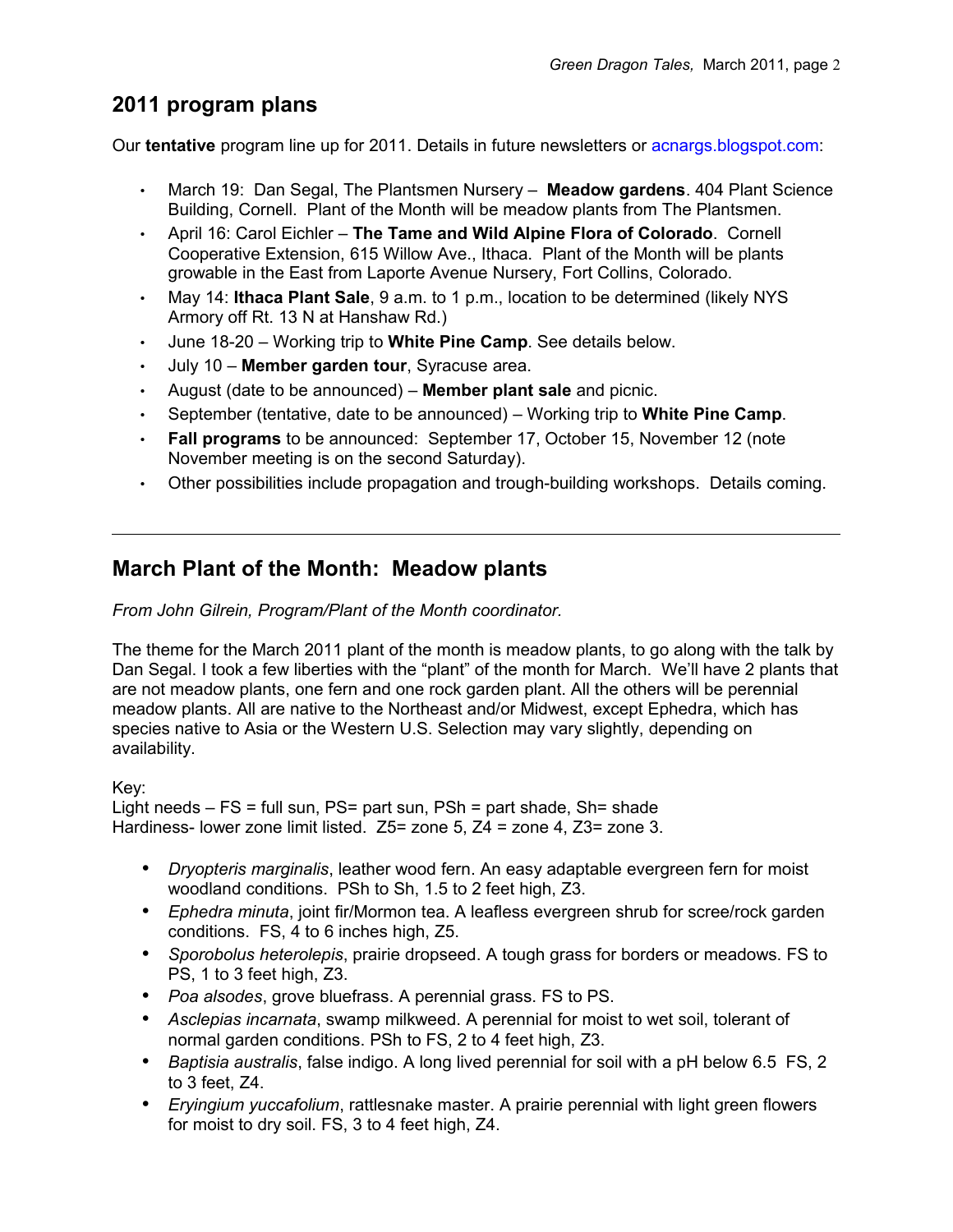- *Echinace paradoxica*, Ozark coneflower. A yellow coneflower (that's the paradox), slow growing in first year. FS to PS, 2.5 to 3 feet high, Z4.
- *Echinacea tenesseensis*, Tenessee coneflower. Petals are not reflexed like E. purpurea. FS to PS, 1/5 to 2 feet high, Z4 or 5.
- *Monarda bradburyana*, Eastern bee balm. FS to PS, 1/5 to 2 feet high, Z4.
- *Solidago nemoralis*, gray goldenrod. A clump forming goldenrod,for moist to dry soil. FS to PS, 6 inches to 3 feet, Z3.
- *Zizia aurea*, golden alexanders. A perennial for moist to wet conditions. FS to PS, 1 to 3 feet high, Z4.

### **Working trip to White Pine Camp coming in June**

#### *From Carol Eichler.*

Our Chapter is planning it's fourth working trip to the Heutte Rock Garden at White Pine Camp near Saranac Lake on Saturday through Monday morning, June 18-20. (Unfortunately this overlaps with the NARGS national conference in New Hampshire, but it was the only time the Camp has a cabin available for our use.)

Our wonderful friends at WPC have offered us the use of KIrkwood Cottage for the 2 nights, a small cottage that sleeps 4 people (go to [www.whitepinecamp.com](http://www.whitepinecamp.com/) for more information about the Camp). We



will plan to work about 4 hours doing *maple has survived two winters!Some of the flowering fruits of our labor. The Japanese*

general clean-up, weeding, and planting, with the rest of the time spent enjoying the Camp and surroundings.

Plant donations will be appreciated! Since space is limited, priority will be given to Chapter members who have not previously made this trip, unless you can make other lodging arrangements. Contact Carol Eichler [\(ceichler@twcny.rr.com\)](mailto:ceichler@twcny.rr.com) to reserve your space. Note, in addition we are considering a fall trip this year to plant bulbs. That will give more members the opportunity to join us on this project.

### **The 2011 surplus seed exchange has begun!**

#### *From BZ Marranca [mmm10@cornell.edu:](mailto:mmm10@cornell.edu)*

We'll use the same set up as last year. There are orders ready to pick on the shelving in the basement of Ken Post. Please feel free to come and go as you please. The building is open from around 8 to around 5 daily. I'll be there in the afternoons until around 6 pm. If you think you'll be later than that please let me know. [Need directions to Ken Post?](http://www.cuaes.cornell.edu/cals/cuaes/ag-operations/greenhouses/upload/Map_CALS_Greenhouses_2007-11-08.jpg%20) If you enlarge on the url you would go in the double doors where the H is. Walk to the center of the building. To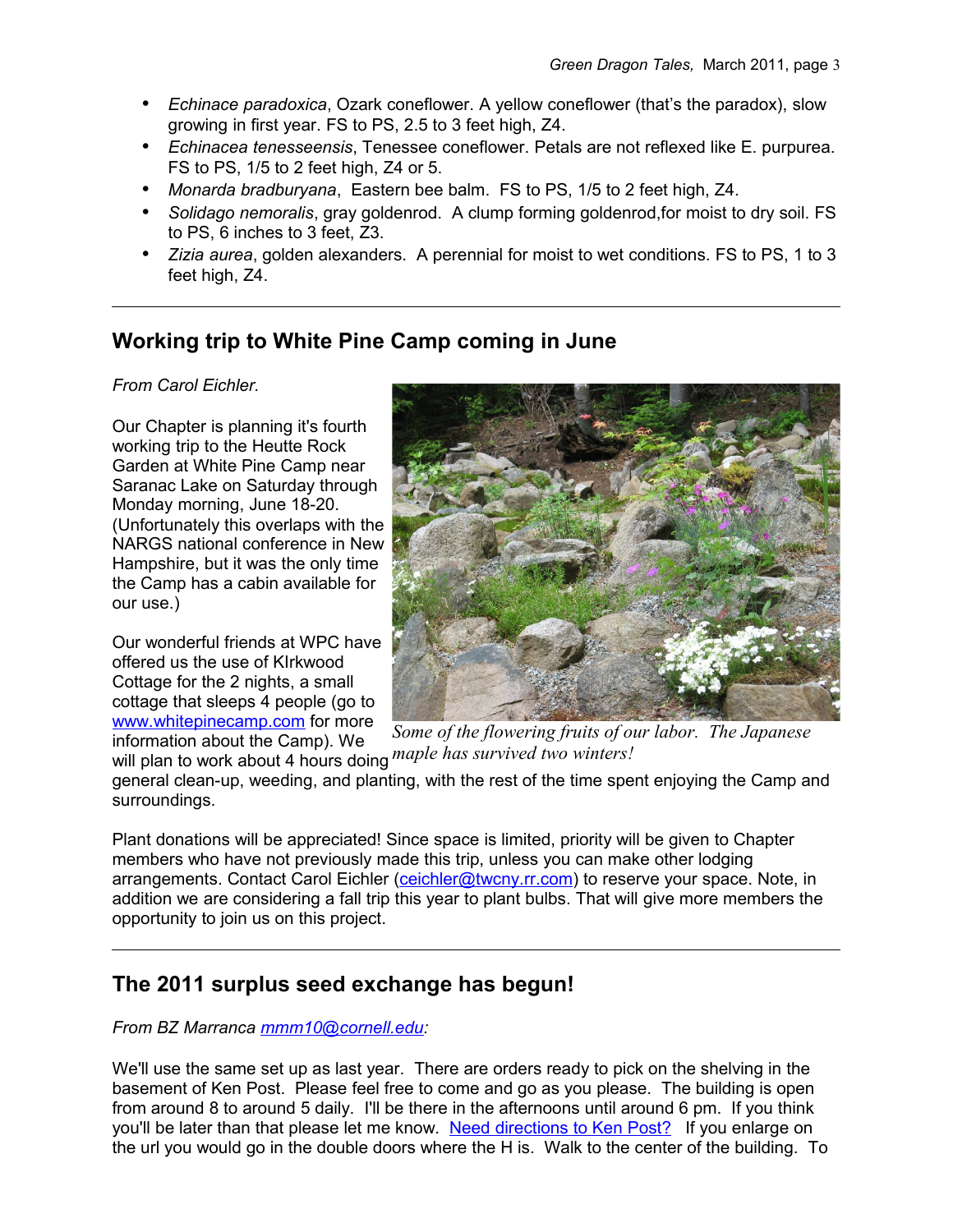your left should be the corridor that runs down between the greenhouses. To your right will be a set of stairs going down. Turn right at the bottom of the stairs and walk all the way to the end of the hall. The seeds will be on the left on a couple of tables.

#### **Other events**

- **Ithaca's 3rd Annual Designing With Native Plants Conference** March 4-5, La Tourelle Resort & Spa, Ithaca, N.Y. [More info.](http://events.r20.constantcontact.com/register/event?oeidk=a07e34lo0nn53db6548&llr=qhf8yceab%20)
- **Winter Travel Slide Show** March 12, 2:00 p.m. with Dan Segal, The Plantsmen Nursery. Tompkins County Cooperative Extension, 615 Willow Ave. Ithaca. Dan will highlight some of the most beautiful native species that make this area a travel destination.
- **Garden Conservancy Open Days** Tompkins County: April 2, June 11. Onondaga County: July 31, September 18. More info coming soon at: <http://gardenconservancy.org/opendays>
- **American Primrose Society 2011 National Show**  Tower Hill Botanic Garden, Boylston, MA April 29-May 1.More info: [www.americanprimrosesociety.org](http://www.americanprimrosesociety.org/)
- **Open Garden at Bill and Jane Plummers,** May 21, 10 a.m. to 4 p.m., 10 Fox Lane East Gang Mills (Painted Post). Details coming in May newsletter.
- **NARGS 2011 Annual Meeting: Discovering the Flora of New England** June 17-19, Colby-Sawyer College, New London, N.H. Hosted by The Fells Chapter-NARGS with post conference trip options June 20. More info: [fellschapter.wordpress.com/about/](http://fellschapter.wordpress.com/about/)

### **News from National**

**NARGS publications** - Part of restructuring of the NARGS former Book Service called for volunteer sales of NARGS publications. This service is now available: Dave Collura (WI) [jdsongraham@aol.com](mailto:jdsongraham@aol.com) is handling orders for NARGS published or co-published books and Bobby Ward (NC) [nargs@nc.rr.com](mailto:nargs@nc.rr.com) for past issues of the Quarterly. Find info at [www.nargs.org](http://www.nargs.org/) under "Sales, Books".

#### **Time to renew**

If you haven't done so already, it's time to renew your membership for 2011. You can do so at the next meeting, or download a membership form at our website: [www.acnargs.org/join.pdf](http://www.acnargs.org/join.pdf)

## **Lily Propagation**

*This handout from a workshop led by Lorette Cheswick appeared in* Growing Interests*, the Watnong NARGS Chapter newsletter, January-February 2011.*

Propagation is a powerful mechanism for adding plants to our gardens. Many plants that are rock garden worthy are expensive or not readily available except in seed or other propagation forms. Any way we can develop propagation skills is a way we improve our opportunities for improving or expanding our plant collections.